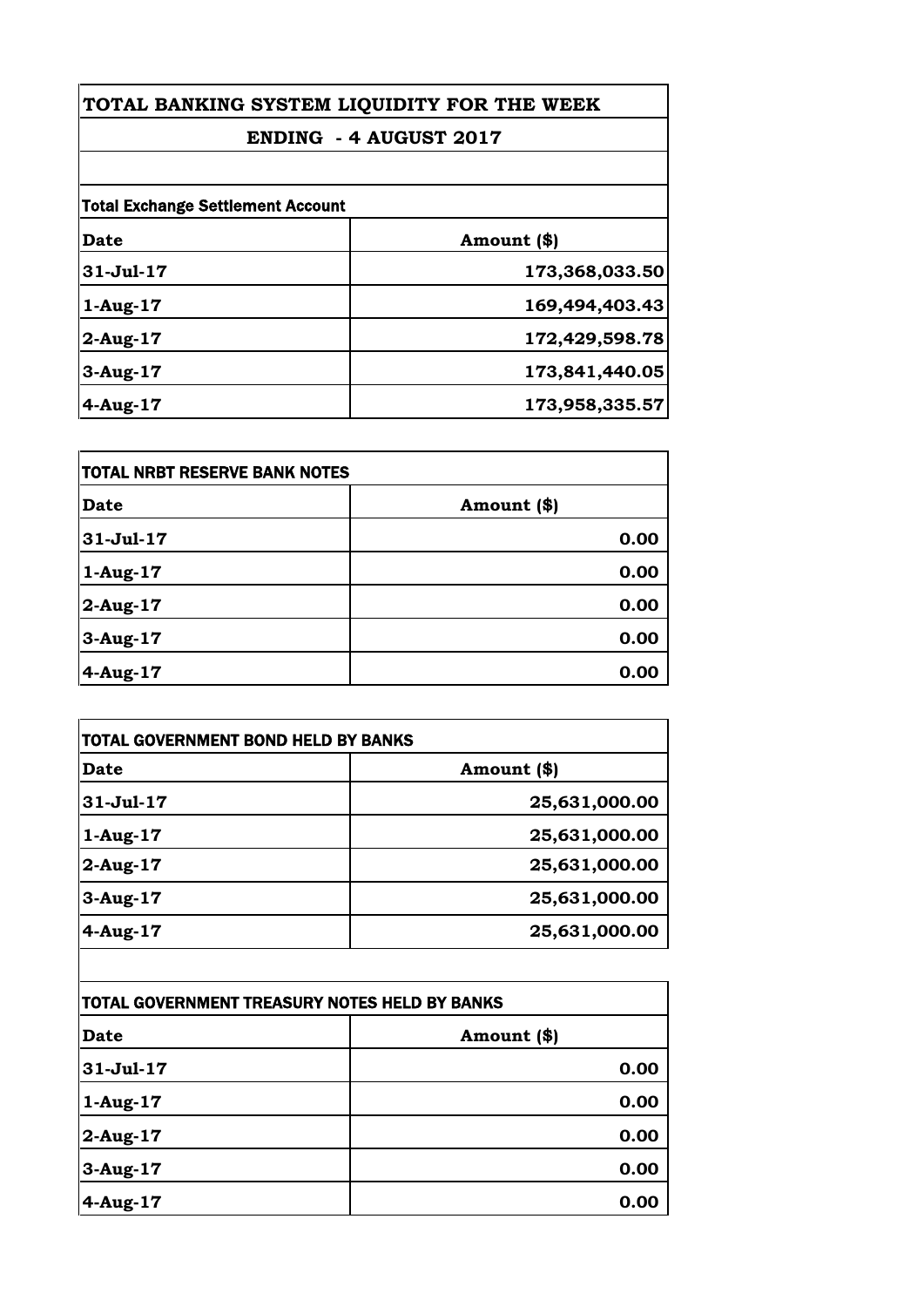# **ENDING - 11 AUGUST 2017**

| <b>Total Exchange Settlement Account</b> |                |
|------------------------------------------|----------------|
| Date                                     | Amount (\$)    |
| $7 - Aug - 17$                           | 171,389,270.52 |
| 8-Aug-17                                 | 173,533,537.81 |
| 9-Aug-17                                 | 174,570,206.11 |
| 10-Aug-17                                | 175,054,818.86 |
| 11-Aug-17                                | 177,674,546.35 |

| <b>TOTAL NRBT RESERVE BANK NOTES</b> |             |
|--------------------------------------|-------------|
| <b>Date</b>                          | Amount (\$) |
| 7-Aug-17                             | 0.00        |
| 8-Aug-17                             | 0.00        |
| 9-Aug-17                             | 0.00        |
| 10-Aug-17                            | 0.00        |
| 11-Aug-17                            | 0.00        |

| <b>TOTAL GOVERNMENT BOND HELD BY BANKS</b>    |               |
|-----------------------------------------------|---------------|
| <b>Date</b>                                   | Amount (\$)   |
| $7 - Aug - 17$                                | 25,631,000.00 |
| 8-Aug-17                                      | 25,631,000.00 |
| 9-Aug-17                                      | 25,631,000.00 |
| 10-Aug-17                                     | 25,631,000.00 |
| 11-Aug-17                                     | 25,631,000.00 |
|                                               |               |
| TOTAL GOVERNMENT TREASURY NOTES HELD BY BANKS |               |
| <b>Date</b>                                   | Amount (\$)   |
| $7 - Aug-17$                                  | 0.00          |
| $Q$ $A_{11}$ $\sim$ 17                        | מח ח          |

| $1.794 \times 11$ | v.vv |
|-------------------|------|
| 8-Aug-17          | 0.00 |
| $9-Aug-17$        | 0.00 |
| 10-Aug-17         | 0.00 |
| 11-Aug-17         | 0.00 |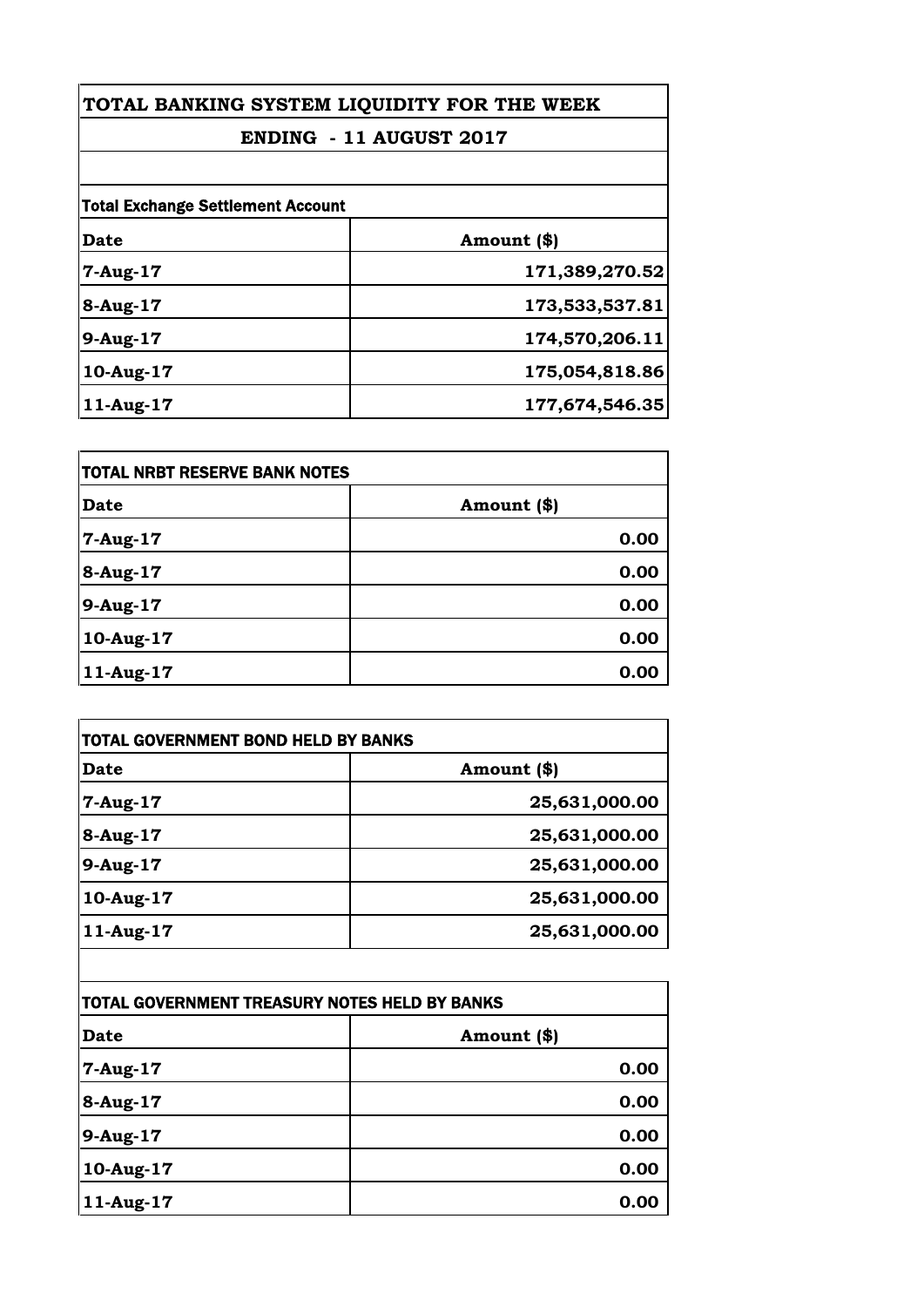# **ENDING - 18 AUGUST 2017**

| <b>Total Exchange Settlement Account</b> |                |
|------------------------------------------|----------------|
| Date                                     | Amount (\$)    |
| 14-Aug-17                                | 177,660,594.33 |
| 15-Aug-17                                | 176,046,024.30 |
| 16-Aug-17                                | 175,445,081.81 |
| 17-Aug-17                                | 177,563,393.57 |
| 18-Aug-17                                | 177,395,853.57 |

| <b>TOTAL NRBT RESERVE BANK NOTES</b> |             |
|--------------------------------------|-------------|
| <b>Date</b>                          | Amount (\$) |
| 14-Aug-17                            | 0.00        |
| 15-Aug-17                            | 0.00        |
| 16-Aug-17                            | 0.00        |
| 17-Aug-17                            | 0.00        |
| 18-Aug-17                            | 0.00        |

| <b>Date</b> | Amount (\$)   |
|-------------|---------------|
| 14-Aug-17   | 25,631,000.00 |
| 15-Aug-17   | 25,631,000.00 |
| 16-Aug-17   | 25,631,000.00 |
| 17-Aug-17   | 25,631,000.00 |
| 18-Aug-17   | 25,631,000.00 |

| TOTAL GOVERNMENT TREASURY NOTES HELD BY BANKS |             |
|-----------------------------------------------|-------------|
| Date                                          | Amount (\$) |
| 14-Aug-17                                     | 0.00        |
| 15-Aug-17                                     | 0.00        |
| 16-Aug-17                                     | 0.00        |
| 17-Aug-17                                     | 0.00        |
| 18-Aug-17                                     | 0.00        |